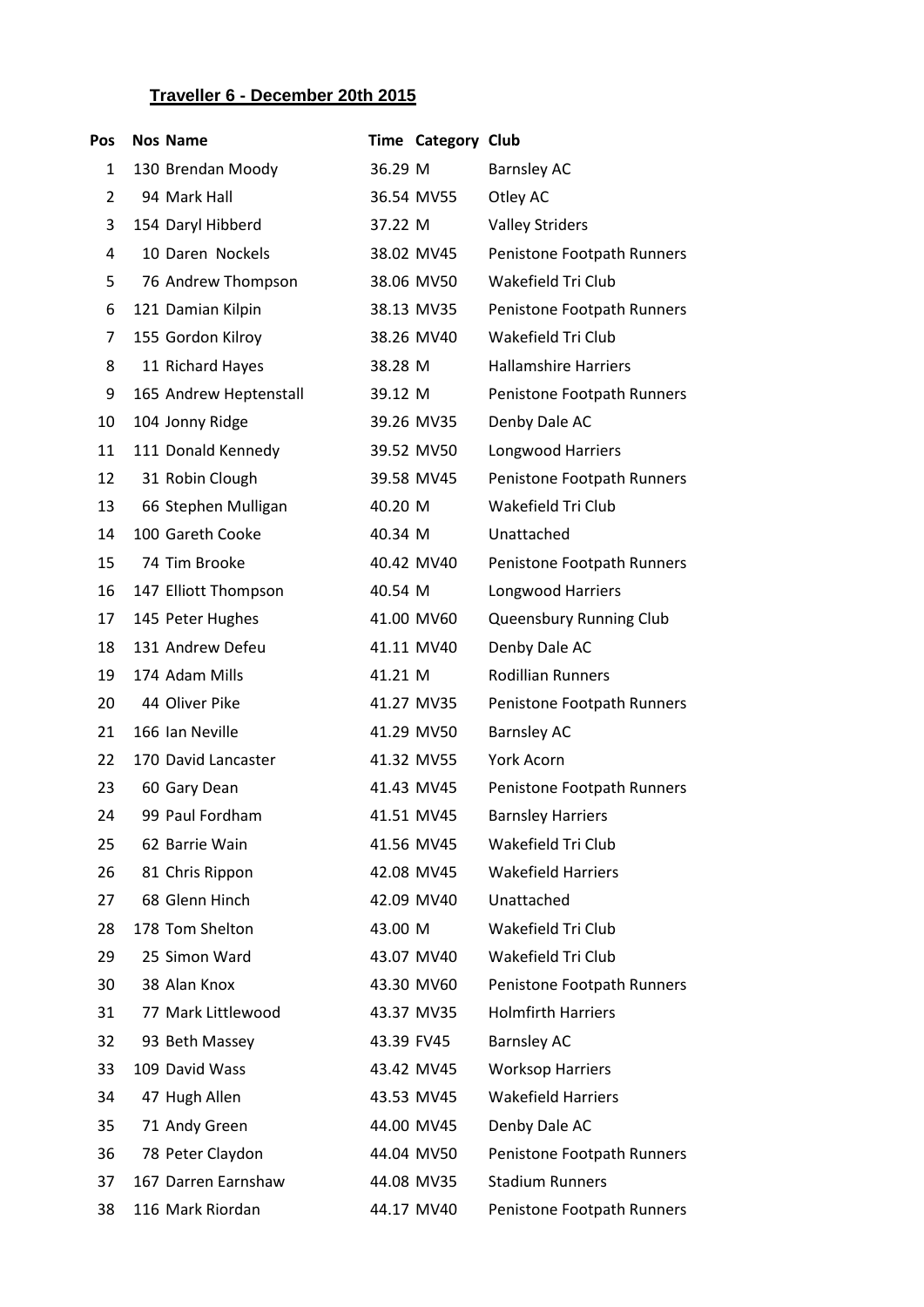| 39 | 175 Shaun Swallow       | 44.24 MV45 | <b>Barnsley Harriers</b>         |
|----|-------------------------|------------|----------------------------------|
| 40 | 163 Carl Heron          | 44.32 MV50 | Queensbury Running Club          |
| 41 | 46 Thomas Allen         | 44.44 M    | <b>Wakefield Harriers</b>        |
| 42 | 89 Martin Brown         | 44.54 MV40 | <b>Stadium Runners</b>           |
| 43 | 61 Brendon Wain         | 44.59 M    | <b>Wakefield Harriers</b>        |
| 44 | 123 Stephen Beardsall   | 45.02 MV60 | <b>Holmfirth Harriers</b>        |
| 45 | 54 Paul Watson          | 45.11 MV40 | Wellgate                         |
| 46 | 40 Claire Pickersgill   | 45.19 F    | Longwood Harriers                |
| 47 | 8 John McCarthy         | 45.24 MV55 | <b>Rothwell Harriers</b>         |
| 48 | 37 Tom Fearon           | 45.27 M    | <b>Wakefield Harriers</b>        |
| 49 | 120 Ronald Parker       | 45.30 MV35 | Unattached                       |
| 50 | 85 Lucy Verrill         | 45.58 FV35 | <b>Holmfirth Harriers</b>        |
| 51 | 28 Howard Jeffrey       | 46.01 MV60 | Otley AC                         |
| 52 | 150 Damian Cameron      | 46.05 MV40 | Unattached                       |
| 53 | 1 Gareth Allen          | 46.12 MV40 | Wakefield Tri Club               |
| 54 | 86 Katie Marie Roberts  | 46.23 F    | <b>Barnsley Harriers</b>         |
| 55 | 176 Anthony Bissell     | 46.24 MV35 | <b>Barnsley Harriers</b>         |
| 56 | 122 Steve Peacock       | 46.25 MV50 | <b>Danum Harriers</b>            |
| 57 | 110 Jo Worboys Hodgson  | 46.47 FV40 | Denby Dale AC                    |
| 58 | 36 Paul Fearon          | 46.56 MV40 | Wakefield Tri Club               |
| 59 | 149 Patrick Heptenstall | 46.58 MV45 | Wakefield Tri Club               |
| 60 | 172 Chris Charlesworth  | 47.00 MV40 | Penistone Footpath Runners       |
| 61 | 112 Matt Pentney        | 47.10 MV40 | Unattached                       |
| 62 | 113 Richard Firth       | 47.17 MV35 | Dewsbury Road Runners            |
| 63 | 158 Steven sharp        | 47.19 MV40 | Unattached                       |
| 64 | 59 David Hennessy       | 47.27 MV40 | Wakefield Tri Club               |
| 65 | 140 Raymond Dockey      | 47.35 MV50 | Unattached                       |
| 66 | 141 Helen Long          | 47.36 FV45 | Unattached                       |
| 67 | 156 Rebecca Zserdicky   | 47.38 F    | <b>Wakefield Harriers</b>        |
| 68 | 134 Mark Hurrell        | 47.48 MV45 | <b>Barnsley AC</b>               |
| 69 | 137 Heather Parkin      | 47.49 FV40 | Penistone Footpath Runners       |
| 70 | 133 Kelvin Bowskill     | 47.50 MV60 | Penistone Footpath Runners       |
| 71 | 7 Shaun Tunstall        | 48.12 MV45 | Unattached                       |
| 72 | 125 Ray Mcarthur        | 48.29 MV60 | Meltham AC                       |
| 73 | 132 Robert Brown        | 48.47 MV40 | Wakefield Tri Club               |
| 74 | 22 Peter McEvoy         | 48.52 MV60 | Denby Dale AC                    |
| 75 | 63 David Ladocha        | 49.02 MV65 | <b>Huddersfield Road Runners</b> |
| 76 | 169 Mark Burton         | 49.11 MV40 | Unattached                       |
| 77 | 53 Ian Micklethwaite    | 47.17 MV40 | Kingstone Runners                |
| 78 | 168 Mark Glaister       | 49.22 MV50 | Skelmersdale Boundary Harriers   |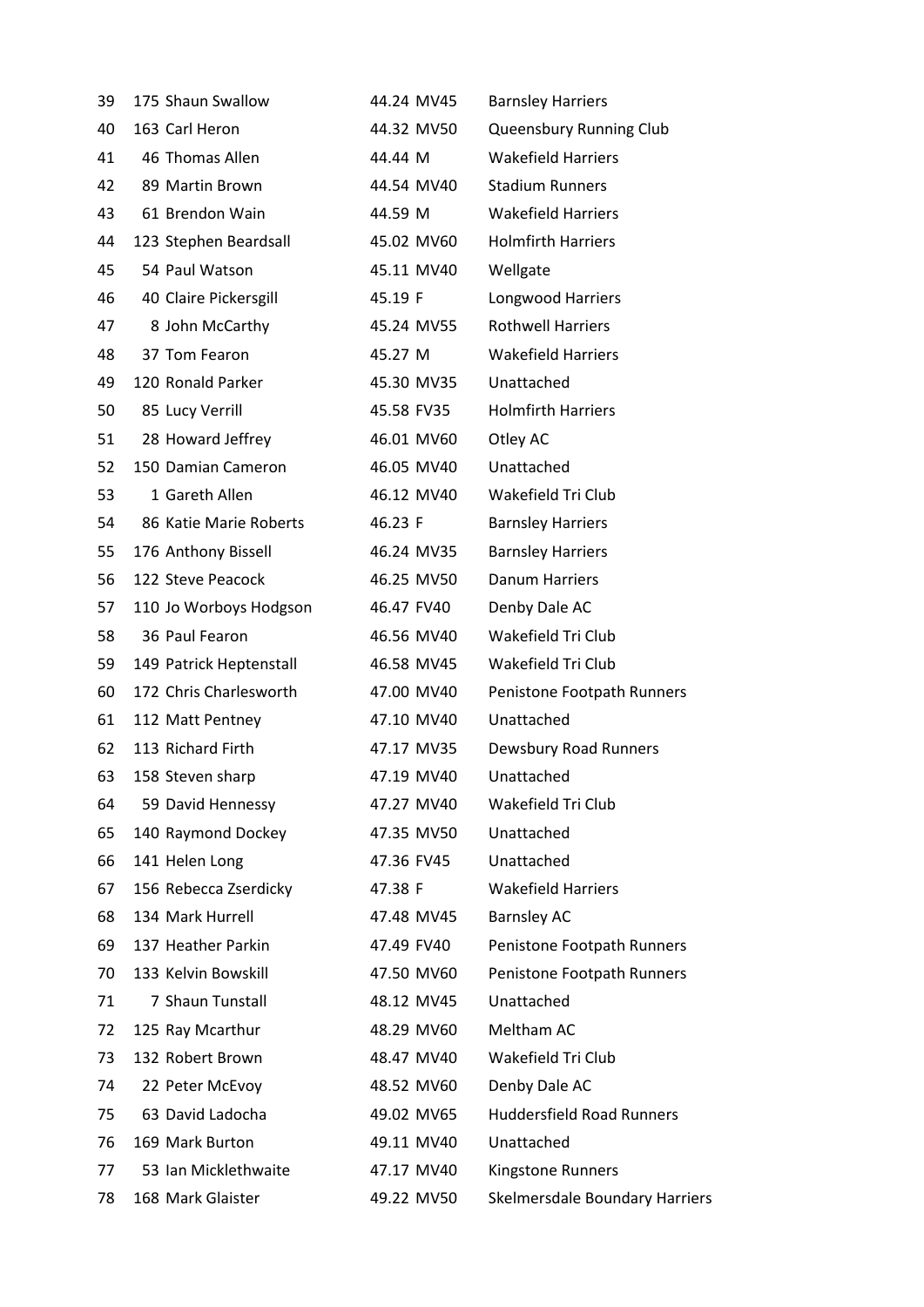| 79  | 56 David Lockwood       | 49.30 MV40 | Unattached                       |
|-----|-------------------------|------------|----------------------------------|
| 80  | 117 Dean Allcroft       | 49.31 MV45 | Penistone Footpath Runners       |
| 81  | 90 Kevin Watson         | 49.41 MV70 | <b>Horsforth Harriers</b>        |
| 82  | 144 Michael Booth       | 49.48 MV60 | <b>Huddersfield Road Runners</b> |
| 83  | 108 Arron Jackson       | 50.04 MV45 | <b>Worksop Harriers</b>          |
| 84  | 9 Alison Nockels        | 50.07 FV50 | Penistone Footpath Runners       |
| 85  | 146 Vish Ramdhani       | 50.13 MV35 | Denby Dale AC                    |
| 86  | 34 Peter Kidd           | 50.29 MV55 | Wakefield Tri Club               |
| 87  | 49 Graham Ward Thompson | 50.32 MV55 | Wakefield Tri Club               |
| 88  | 45 Adam King            | 50.40 MV35 | Unattached                       |
| 89  | 159 John Hennessy       | 50.46 MV35 | Wakefield Tri Club               |
| 90  | 173 Michael Sunderland  | 50.48 MV55 | <b>Huddersfield Road Runners</b> |
| 91  | 182 Ben Lovett          | 50.49 MV40 | London City Runners              |
| 92  | 103 Samara Wood         | 50.53 F    | Denby Dale AC                    |
| 93  | 55 Phil Buckley         | 50.58 MV55 | Unattached                       |
| 94  | 64 Debbie Bland         | 51.04 FV60 | <b>Baildon Runners</b>           |
| 95  | 72 Brendan Whyatt       | 51.07 MV45 | Chorley Athletic & Tri Club      |
| 96  | 27 Nick Whittingham     | 51.10 MV60 | Penistone Footpath Runners       |
| 97  | 2 Tony Weston           | 51.15 MV60 | Denby Dale AC                    |
| 98  | 75 James C Newby        | 51.20 MV55 | Wakefield Tri Club               |
| 99  | 88 Richard Plunkett     | 51.40 MV50 | <b>Halifax Harriers</b>          |
| 100 | 136 Tracy Woodward      | 51.48 FV45 | <b>Hallamshire Harriers</b>      |
| 101 | 129 Chris Riley         | 51.51 M    | Unattached                       |
| 102 | 138 Paul Fryers         | 51.55 MV45 | Penistone Footpath Runners       |
| 103 | 181 Ian Griffiths       | 51.58 MV35 | <b>Horsforth Harriers</b>        |
| 104 | 152 Colin Porteous      | 52.16 MV55 | Penistone Footpath Runners       |
| 105 | 13 David Waite          | 52.24 MV50 | <b>Stainland Lions</b>           |
| 106 | 12 Diane Waite          | 52.29 FV50 | <b>Stainland Lions</b>           |
| 107 | 161 Friedrich Holder    | 52.52 MV35 | Unattached                       |
| 108 | 143 Bob Innes           | 52.53 MV65 | Penistone Footpath Runners       |
| 109 | 157 Katie Sharp         | 52.55 F    | Denby Dale AC                    |
| 110 | 98 Mark Robinson        | 52.59 MV40 | Unattached                       |
| 111 | 83 Keith Gordon         | 53.00 MV65 | Penistone Footpath Runners       |
| 112 | 21 Emma Stead           | 53.28 FV35 | Penistone Footpath Runners       |
| 113 | 73 Sarah Plummer        | 53.52 FV45 | Penistone Footpath Runners       |
| 114 | 52 Stu Smith            | 53.57 MV60 | Penistone Footpath Runners       |
| 115 | 171 Dan Russell         | 54.04 M    | Unattached                       |
| 116 | 6 Norman Roper          | 54.05 MV65 | Denby Dale AC                    |
| 117 | 160 Sarah Everett       | 54.06 FV40 | Denby Dale AC                    |
| 118 | 177 Alan Lansdowne      | 54.10 MV35 | Unattached                       |